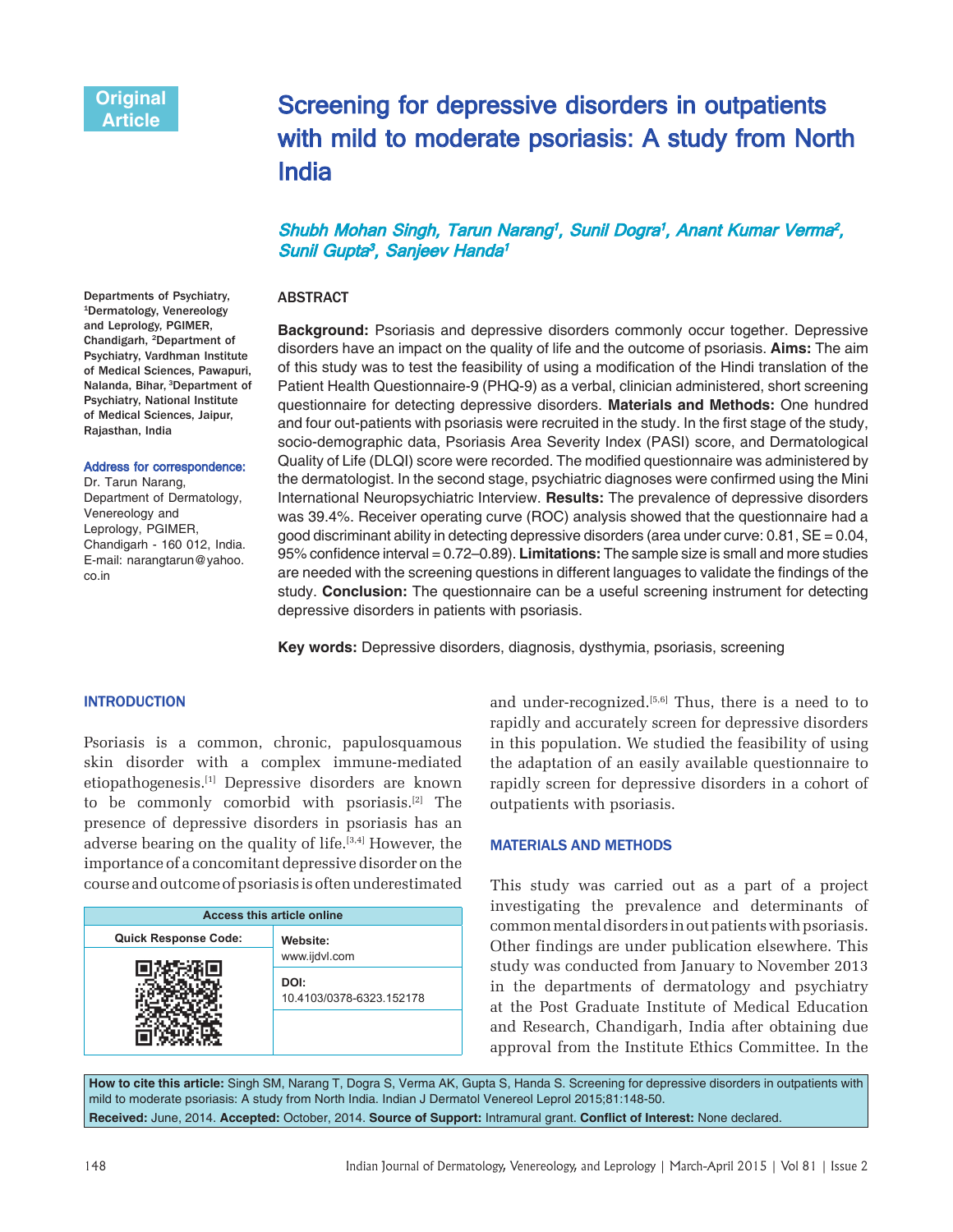first stage of the study, consecutive patients with chronic plaque psoriasis who were attending the outpatient clinic of the department of dermatology were approached for participation. Written informed consent was obtained from participants in the study. Exclusion criteria included refusal to participate in the study and inability to understand or answer the questions. Patients with an organic brain condition, psoriatic arthritis, erythroderma pustular psoriasis, diabetes, hypertension, any chronic systemic disease, or an underlying psychiatric illness were also excluded. The socio-demographic and clinical details of consenting patients were recorded. Thereafter, the dermatologist asked the participants the first four modified questions of the Patient Health Questionnaire-9 (PHQ-9),[7,8,9] a self-administered screening and diagnostic tool for major and other depressive syndromes which has been widely used and validated in various countries and languages.[10] The instrument was modified as follows: (a) The questions were limited to the four most important ones, decided on the basis of clinical experience, instead of nine in the original PHQ-9. (b) instead of asking "how often" they had been bothered by any of the problems listed over the last 2 weeks, the participants were asked, "if" they had been "significantly" bothered by them and the responses were marked as "yes" (Score 1) or "no" (Score 0). The scores were then added to arrive at a final score. The questionnaire as administered is presented in Figure 1. Psoriasis Area Severity Index (PASI) and Dermatological Life Quality Index (DLQI),<sup>[11,12]</sup> were also used for evaluation.

The second stage of the study was carried out in the department of psychiatry. In this, the patients were administered the Mini International Neuropsychiatric Interview  $(MINI)^{(13)}$  by a psychiatrist who was blinded to the earlier assessment, to generate a psychiatric diagnosis. For the purposes of this part of the study, the diagnosis of depressive disorders included major depressive episode (MDE), current and recurrent, and

|    |                                                                | Yes (score 1) | No (score 0) |
|----|----------------------------------------------------------------|---------------|--------------|
|    | किसी काम को करने में मन ना जगना या मज़ा ना आना                 |               |              |
| 2. | उदास, निराश या हतोत्साहित महसूस करना                           |               |              |
| 3. | नींद ना आना या पूरी तरह से ना सो पाना या बहूत ज़्यादा नींद आना |               |              |
| 4. | शकान महसूस करना या ऐसा जगना कि शरीर में ताकत नहीं है           |               |              |
|    | <b>Total score</b>                                             |               |              |

dysthymia. All data were later analyzed using SPSS software (Version 18.0) for Windows.

## RESULTS

A total of 104 participants (79 males and 25 females) consented to be a part of this study. Evaluations with the Psoriasis Area Severity Index (PASI) and Dermatological Life Quality Index (DLQI) indicated that most patients had psoriasis of mild to moderate severity. Mean PASI and DLQI scores with standard deviations of the recruited patients were 6.67 (6.16) and 6.88 (6.15), respectively. The prevalence of depressive disorders was 39.4% (27 of 79 males and 14 of 25 females). The most frequent psychiatric diagnosis was dysthymia which was made in 22 of 27 males and 9 of 14 females. The mean scores and standard deviations on the modified questionnaire in the participants with no psychiatric diagnosis, those diagnosed with dysthymia, and those with major depressive episode were 0.73 (1.24), 2.29 (1.46), and 2.90 (1.28), respectively. Analysis of variance (ANOVA) revealed that the mean scores in the "no psychiatric diagnosis" group were significantly different from those of both the second and third groups  $(P < 0.05$  in both cases). The mean scores in the dysthymia and major depressive episode groups were not found to be significantly different  $(P = 0.44)$ .

Table 1 presents the results of the performance of the modified questionnaire based on the first four questions of PHQ-9 in detecting depressive disorders at different cut-off points. A receiver operating characteristic (ROC) analysis revealed an area under the curve (AUC) of 0.81 (SE =  $0.04$ , 95% confidence interval =  $0.72-0.89$ ).

#### **DISCUSSION**

A major barrier to the diagnosis of depressive disorders in primary care is the absence of rapidly administered screening instruments<sup>[14]</sup> and attempts have been made to develop such short screening questionnaires.<sup>[15]</sup> While screening questionnaires with two or three items have acceptable sensitivity, the specificity is less than desired.<sup>[15]</sup> Secondly, these questionnaires have been designed to screen for major depression, whereas in our experience, dysthymic disorders are also very common and clinically relevant in the medically ill. Finally, all these questionnaires are in English and are not available in local languages. We attempted to analyze the performance of the first four items of the Hindi translation of PHQ-9 as a rapid, screening instrument for diagnosing depressive disorders. We chose these **Figure 1: Modified questionnaire used for the study items** for this study because item numbers 1, 2, and 4 are

Indian Journal of Dermatology, Venereology, and Leprology | March-April 2015 | Vol 81 | Issue 2 149